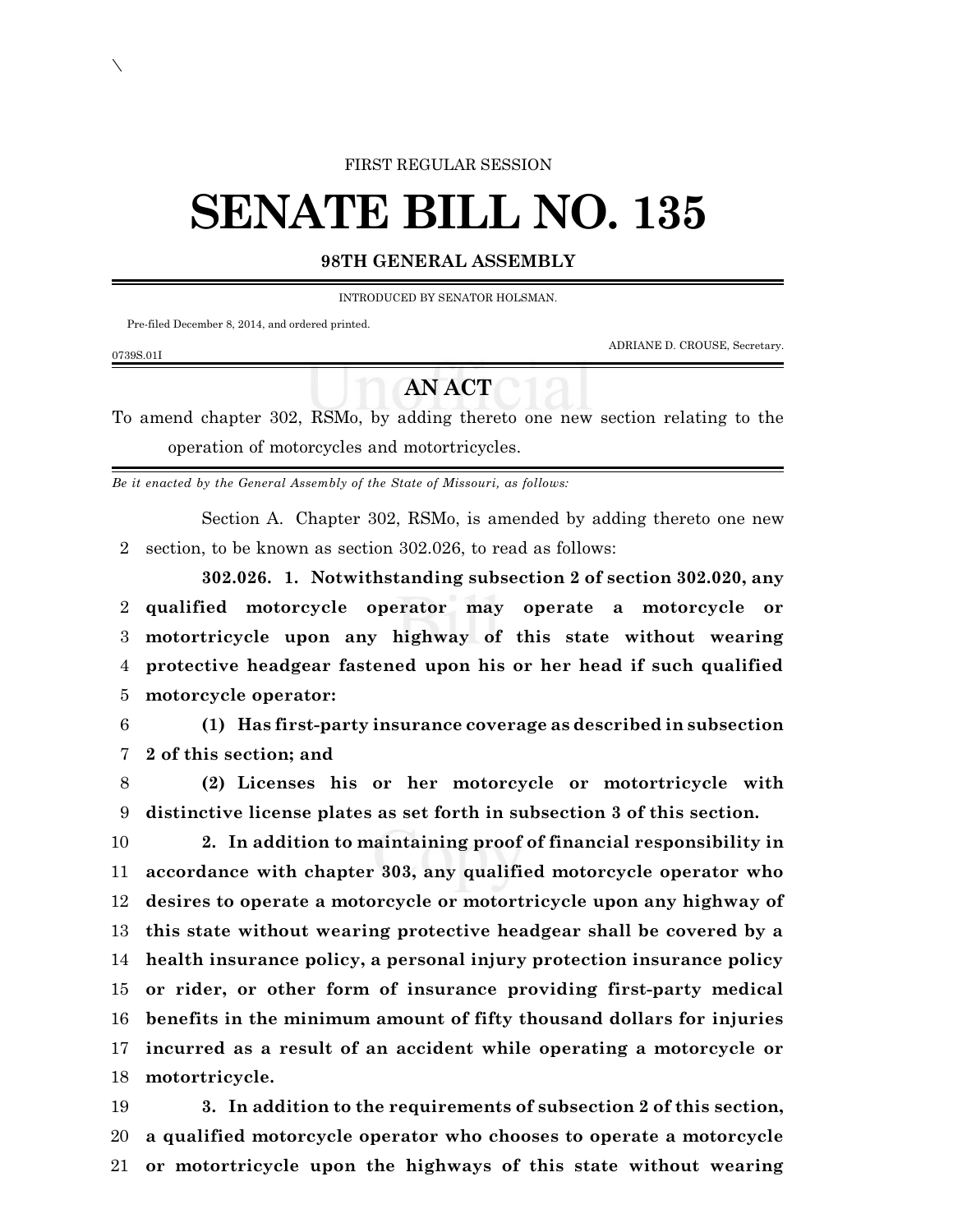**protective headgear shall license such motorcycle or motortricycle with specialized license plates, as issued by the director of revenue, in order that law enforcement officers can easily identify those operators who are legally exempt from complying with the protective headgear requirements of subsection 2 of section 302.020. Any qualified motorcycle operator may apply for special motorcycle license plates for issuance for any motorcycle or motortricycle subject to the registration fees provided in section 301.055. Such person shall make application for the special license plates on a form provided by the director of revenue and shall furnish proof to the director that the operator possesses a validly issued motorcycle license or endorsement, is a qualified motorcycle operator as defined by subsection 5 of this section, and possesses and will maintain the first-party insurance coverage described in subsection 2 of this section. Upon presentation of the proof of eligibility and payment of a fifteen dollar fee in addition to regular registration fees, and presentation of other documents which may be required by law, the director shall then issue license plates bearing letters or numbers or a combination thereof as determined by the director, with the words "HELMET FREE" in place of the words "SHOW-ME STATE". The plates shall be clearly visible at night and shall be aesthetically attractive, as prescribed by section 301.130. There shall be no limit on the number of license plates any person qualified under this section may obtain so long as each set of license plates issued under this section is issued for motorcycles or motortricycles owned solely or jointly by such person. License plates issued pursuant to this subsection shall not be transferable to any other person.**

 **4. A law enforcement officer shall not arrest or issue a citation to an operator of a motorcycle or motortricycle for a violation of subsection 2 of section 302.020 if the motorcycle or motortricycle operated by such person is registered in the person's name and is displaying special license plates as described in subsection 3 of this section.**

 **5. As used in this section, the term "qualified motorcycle operator" means a person twenty-one years of age or older who has possessed a motorcycle license or a motorcycle endorsement on his or her driver's license for at least two years or a person twenty-one years**